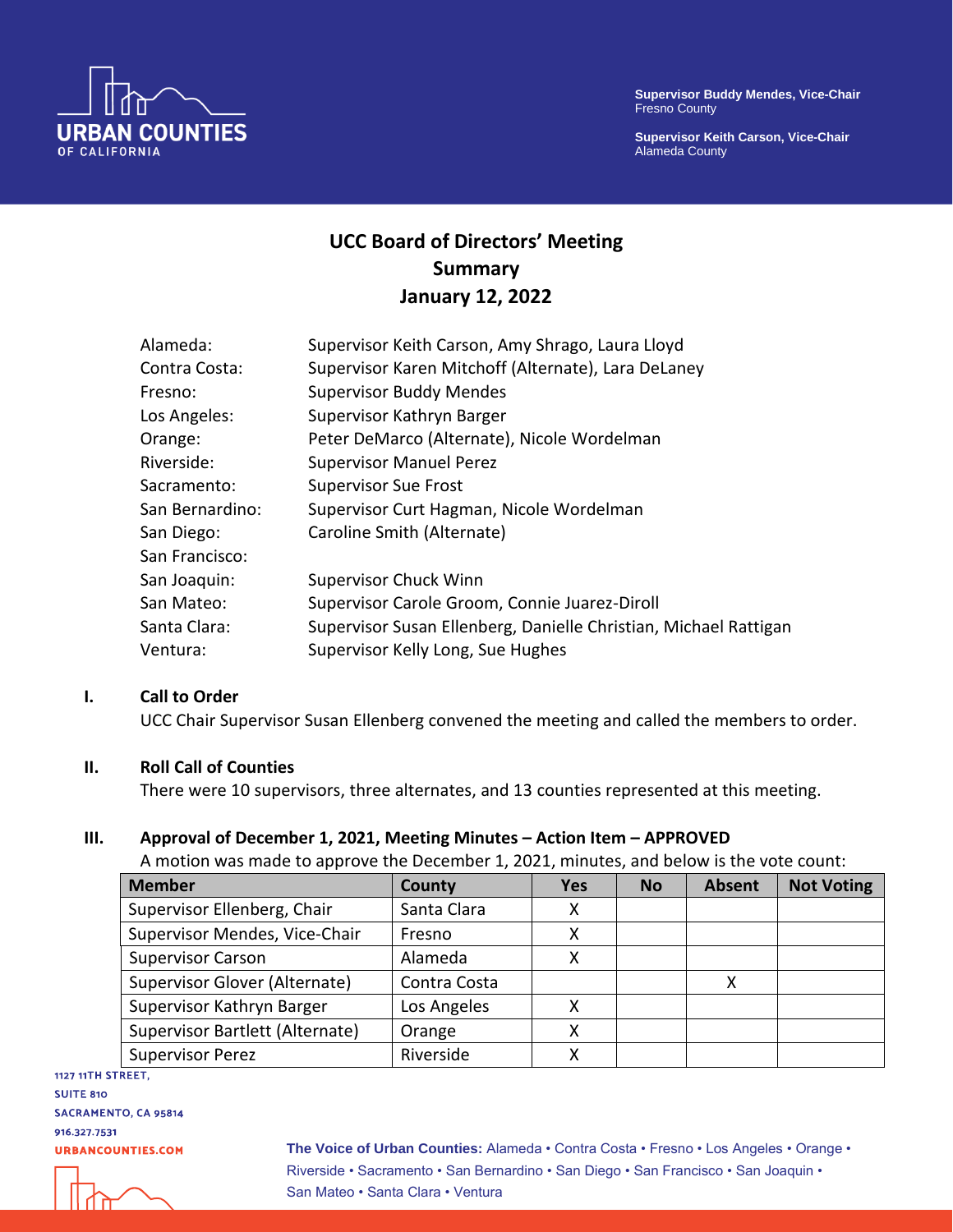| <b>Member</b>                 | County         | <b>Yes</b> | <b>No</b> | <b>Absent</b> | <b>Not Voting</b> |
|-------------------------------|----------------|------------|-----------|---------------|-------------------|
| <b>Supervisor Frost</b>       | Sacramento     |            |           |               |                   |
| Supervisor Hagman             | San Bernardino |            |           | Χ             |                   |
| Supervisor Vargas (Alternate) | San Diego      | Χ          |           |               |                   |
| Vacant                        | San Francisco  |            |           | X             |                   |
| Supervisor Winn               | San Joaquin    |            |           |               | χ                 |
| <b>Supervisor Groom</b>       | San Mateo      | x          |           |               |                   |
| Supervisor Long               | Ventura        | Χ          |           |               |                   |
| <b>Vote Total</b>             |                | 9          |           |               |                   |

## **IV. Association Matters**

# **IV-A: 2022 Chair and Vice-Chair Nominations – Action Item - APPROVED**

Nominations for 2022 UCC Vice-Chair were opened during the December 2021 Board meeting. At that time, Supervisor Ellenberg nominated Supervisor Mendes of Fresno County for Chair and Supervisor Keith Carson of Alameda County for Vice-Chair. Nominations remained open until today's board meeting, although no additional names were put forward beyond those offered during the December Board meeting.

A roll call was opened to confirm Supervisor Buddy Mendes, Fresno County, as UCC's 2022 Chair, and below is the vote count:

| <b>Member</b>                   | County         | <b>Yes</b> | <b>No</b> | <b>Absent</b> | <b>Not Voting</b> |
|---------------------------------|----------------|------------|-----------|---------------|-------------------|
| Supervisor Ellenberg, Chair     | Santa Clara    | x          |           |               |                   |
| Supervisor Mendes, Vice-Chair   | Fresno         | X          |           |               |                   |
| <b>Supervisor Carson</b>        | Alameda        | X          |           |               |                   |
| Supervisor Glover (Alternate)   | Contra Costa   |            |           | X             |                   |
| Supervisor Kathryn Barger       | Los Angeles    | X          |           |               |                   |
| Supervisor Bartlett (Alternate) | Orange         | X          |           |               |                   |
| <b>Supervisor Perez</b>         | Riverside      | X          |           |               |                   |
| <b>Supervisor Frost</b>         | Sacramento     | X          |           |               |                   |
| Supervisor Hagman               | San Bernardino |            |           | X.            |                   |
| Supervisor Vargas (Alternate)   | San Diego      | x          |           |               |                   |
| Vacant                          | San Francisco  |            |           | X             |                   |
| <b>Supervisor Winn</b>          | San Joaquin    | x          |           |               |                   |
| <b>Supervisor Groom</b>         | San Mateo      | X          |           |               |                   |
| Supervisor Long                 | Ventura        | X          |           |               |                   |
| <b>Vote Total</b>               |                | 11         |           | 3             |                   |

Before turning the meeting over to Supervisor Mendes as UCC's Chair, Supervisor Ellenberg reiterated her motion to nominate Supervisor Keith Carson, Alameda County, as UCC's Vice-Chair.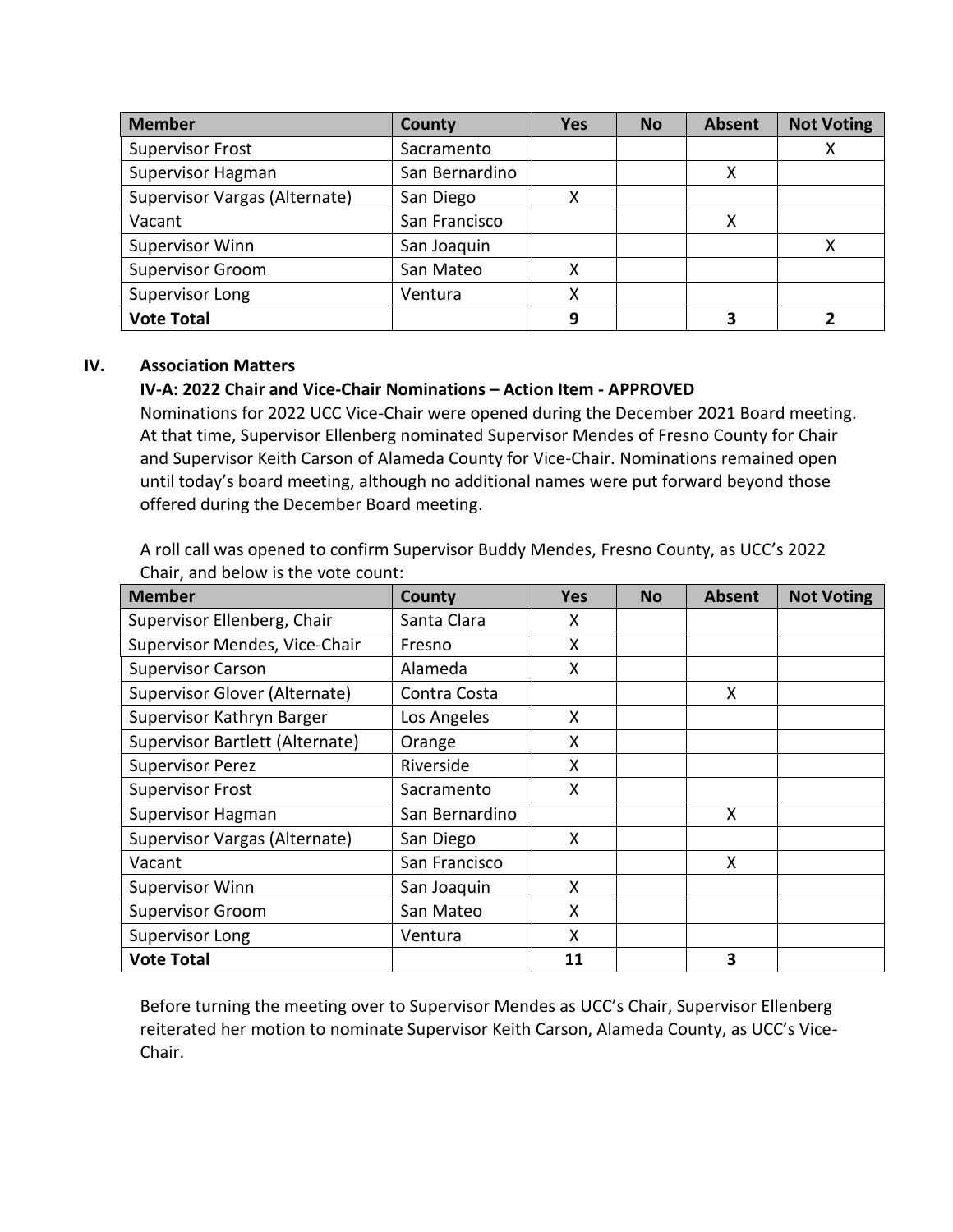Supervisor Buddy Mendes, as the newly elected UCC Chair, began presiding over the meeting. Subsequently, a roll call was opened to nominate Supervisor Keith Carson, Alameda County, as UCC's 2022 Vice-Chair, and below is the vote count:

| <b>Member</b>                   | County         | <b>Yes</b> | <b>No</b> | <b>Absent</b> | <b>Not Voting</b> |
|---------------------------------|----------------|------------|-----------|---------------|-------------------|
| Supervisor Mendes, Chair        | Fresno         | x          |           |               |                   |
| <b>Supervisor Ellenberg</b>     | Santa Clara    | X          |           |               |                   |
| <b>Supervisor Carson</b>        | Alameda        |            |           |               | X                 |
| Supervisor Glover (Alternate)   | Contra Costa   |            |           | X             |                   |
| Supervisor Kathryn Barger       | Los Angeles    | X          |           |               |                   |
| Supervisor Bartlett (Alternate) | Orange         | X          |           |               |                   |
| <b>Supervisor Perez</b>         | Riverside      | X          |           |               |                   |
| <b>Supervisor Frost</b>         | Sacramento     | X          |           |               |                   |
| <b>Supervisor Hagman</b>        | San Bernardino |            |           | X             |                   |
| Supervisor Vargas (Alternate)   | San Diego      | X          |           |               |                   |
| Vacant                          | San Francisco  |            |           | X             |                   |
| <b>Supervisor Winn</b>          | San Joaquin    | X          |           |               |                   |
| <b>Supervisor Groom</b>         | San Mateo      | X          |           |               |                   |
| <b>Supervisor Long</b>          | Ventura        | X          |           |               |                   |
| <b>Vote Total</b>               |                | 10         |           | 3             | 1                 |

## **IV-B: 2022 Conflict of Interest – Action Item – APPROVED**

Staff presented the 2022 UCC Conflict of Interest Policy to the board for adoption, noting the language in the policy had not changed from previous years. A motion was made to approve the 2022 UCC Conflict of Interest Policy, and below is the vote count:

| <b>Member</b>                   | County         | <b>Yes</b> | <b>No</b> | <b>Absent</b> | <b>Not Voting</b> |
|---------------------------------|----------------|------------|-----------|---------------|-------------------|
| Supervisor Mendes, Chair        | Fresno         | x          |           |               |                   |
| Supervisor Carson, Vice-Chair   | Alameda        | X          |           |               |                   |
| Supervisor Glover (Alternate)   | Contra Costa   | X          |           |               |                   |
| Supervisor Kathryn Barger       | Los Angeles    | X          |           |               |                   |
| Supervisor Bartlett (Alternate) | Orange         | X          |           |               |                   |
| <b>Supervisor Perez</b>         | Riverside      | X          |           |               |                   |
| <b>Supervisor Frost</b>         | Sacramento     | X          |           |               |                   |
| <b>Supervisor Hagman</b>        | San Bernardino | X          |           |               |                   |
| Supervisor Vargas (Alternate)   | San Diego      | X          |           |               |                   |
| Vacant                          | San Francisco  |            |           | X             |                   |
| <b>Supervisor Winn</b>          | San Joaquin    | X          |           |               |                   |
| <b>Supervisor Groom</b>         | San Mateo      | X          |           |               |                   |
| <b>Supervisor Ellenberg</b>     | Santa Clara    | X          |           |               |                   |
| Supervisor Long                 | Ventura        | X          |           |               |                   |
| <b>Vote Total</b>               |                | 13         |           |               |                   |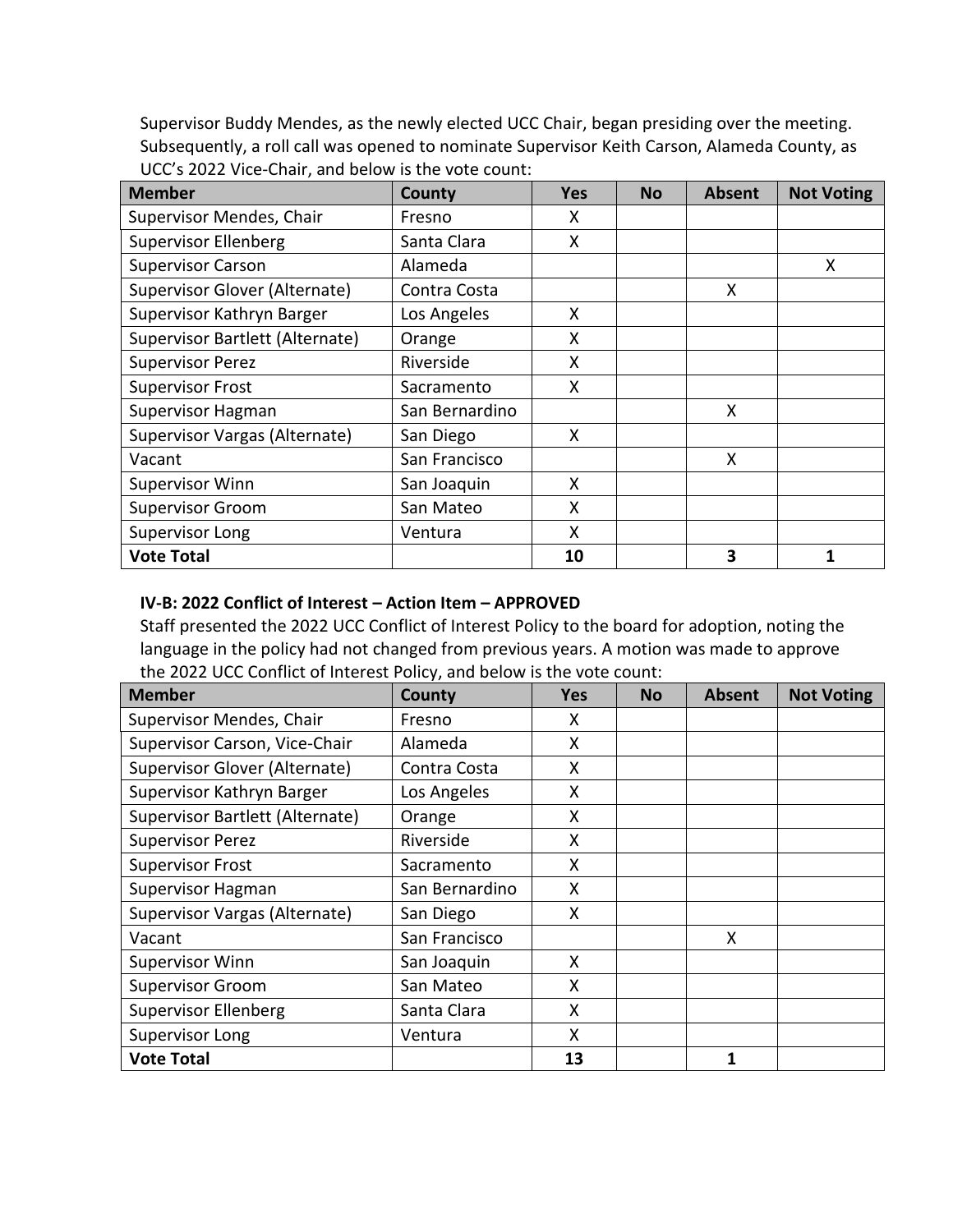# **IV-C: 2022-23 Meeting Dates –** *Information only*

Staff provided a draft UCC Meeting Schedule for 2022, indicating the months in which the UCC Board plans to convene. The Board will continue to meet via Zoom in 2022 with exception of the two in-person meetings, which will be held in April and November. Now that the 2022 leadership is in place, staff will reach out to the offices of the chair and vice-chair to confirm specific meeting dates. Once the schedule is confirmed, staff will distribute it to the UCC Board and other interested parties.

## **IV-D: Ballot Measure Update and Information –** *Information only*

Staff provided an overview on the process, as outlined in the UCC by-laws, for the association to take positions on ballot measures. The agenda packet included a chart detailing various active ballot measures at various points in the qualification process for the November 2022 ballot. As the various milestone activities associated with qualifying measures advances, staff will work to identify those that secure a spot on the November ballot and that directly impact urban counties.

# **V. UCC Advocacy**

## **V-A: The Bob Report**

Bob Giroux with LHGK provided a high-level overview on the latest with the redistricting process and outcomes. He will provide the Board with a statewide map once details are settled that identifies district demographics, among other details.

# **V-B: Proposed 2022 UCC Advocacy Priorities – Action Item -- APPROVED**

Staff presented to the Board the additional revisions of the 2022 UCC Advocacy Priorities that were discussed during the December 2021 board meeting. Staff noted that these priorities tie directly to the Board's values, interests, and issues that are most consequential to urban counties. These priorities do not limit UCC's ability to weigh in on other issues, given the extensive existing UCC policy platform.

The priorities this year are built around four different planks:

- Taking Next Steps: Implementing Investments and Initiatives
- Building the State's Critical Workforce
- Investing in the Next Generation
- Improving Safety and Accessibility of Public Meetings

A question was raised regarding the fiscal interaction between the Medi-Cal Rx program and the loss of the federal 340B drug pricing program. Staff indicated that they are tracking this issue, noting the concern that some counties operating pharmacies and federal qualified health centers (FQHCs)would be impacted by this proposal. The 2019-20 state budget included \$105 million in supplemental funding to address the loss of 340B funding to clinics. The Department of Health Care Services recently submitted a state plan amendment to the federal government to allow the supplemental payments to be disbursed. There will be likely be an advocacy effort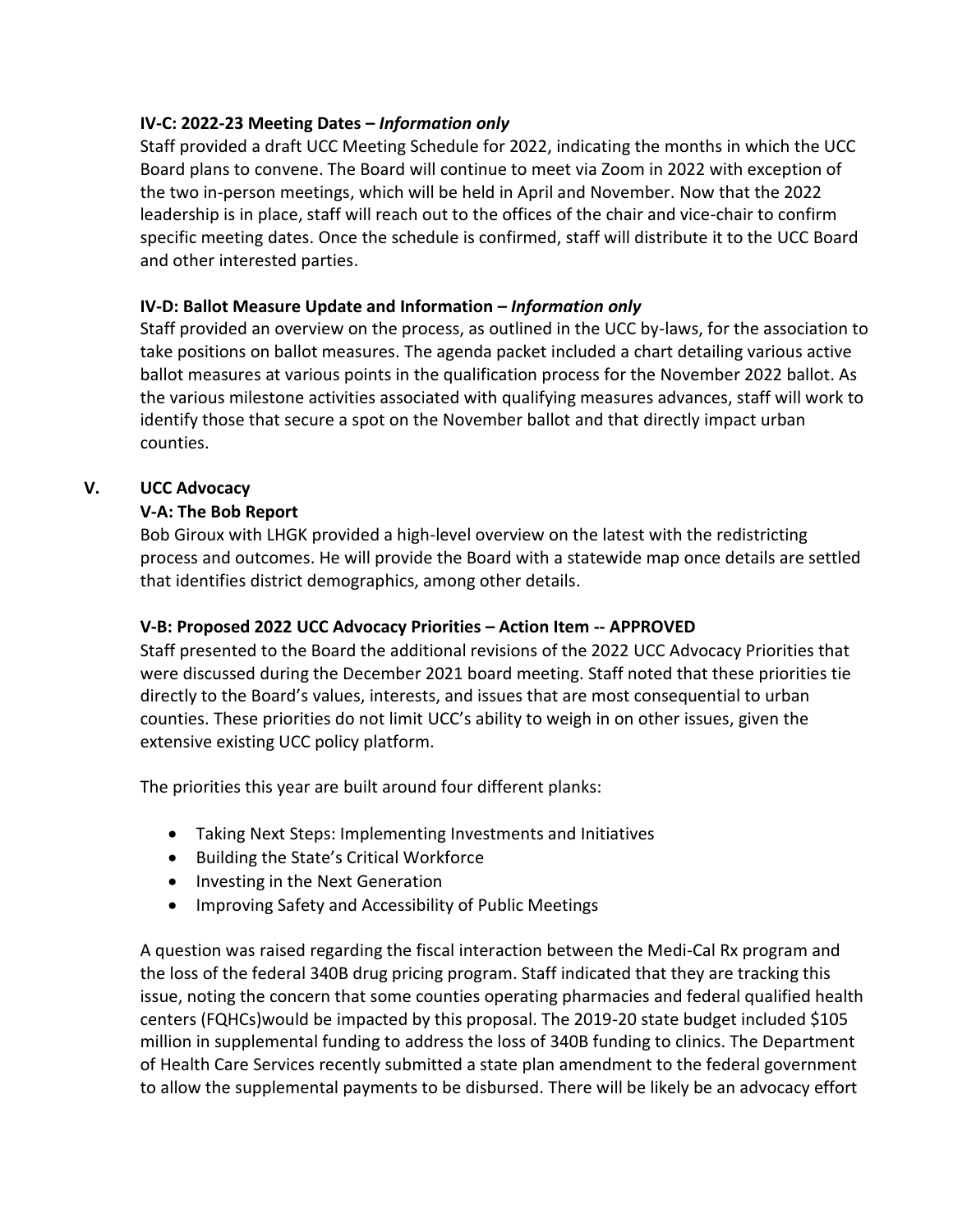to increase the size of the supplemental payment pool available to clinics. Staff will keep the board updated as the work continues.

| <b>Member</b>                   | County         | <b>Yes</b> | <b>No</b> | <b>Absent</b> | <b>Not Voting</b> |
|---------------------------------|----------------|------------|-----------|---------------|-------------------|
| Supervisor Mendes, Chair        | Fresno         | x          |           |               |                   |
| Supervisor Carson, Vice-Chair   | Alameda        | X          |           |               |                   |
| Supervisor Glover (Alternate)   | Contra Costa   | X          |           |               |                   |
| Supervisor Kathryn Barger       | Los Angeles    | X          |           |               |                   |
| Supervisor Bartlett (Alternate) | Orange         | X          |           |               |                   |
| <b>Supervisor Perez</b>         | Riverside      | X          |           |               |                   |
| <b>Supervisor Frost</b>         | Sacramento     | X          |           |               |                   |
| <b>Supervisor Hagman</b>        | San Bernardino | X          |           |               |                   |
| Supervisor Vargas (Alternate)   | San Diego      | X          |           |               |                   |
| Vacant                          | San Francisco  |            |           | X             |                   |
| <b>Supervisor Winn</b>          | San Joaquin    | X          |           |               |                   |
| <b>Supervisor Groom</b>         | San Mateo      | X          |           |               |                   |
| <b>Supervisor Ellenberg</b>     | Santa Clara    | X          |           |               |                   |
| Supervisor Long                 | Ventura        | X          |           |               |                   |
| <b>Vote Total</b>               |                | 13         |           |               |                   |

A motion was made to take final action on the 2022 UCC Advocacy Priorities, and below is the vote count:

# **V-C: 2022-23 January Budget Proposal –** *Information only*

Staff provided an overview on Governor Newsom's 2022-23 Proposed Budget, which was released on January 10. Notably, revenues continue to be at historically high levels, with an estimated \$31 billion multi-year surplus forecasted. To view HBE's summary of the 2022-23 January Budget Proposal click **[here](https://acrobat.adobe.com/link/track?uri=urn:aaid:scds:US:4f4a3e7c-9cbb-3c93-a47e-488d42ef4ccd)**.

As a component of the Proposed Budget, Governor Newsom released the [California Blueprint,](https://www.gov.ca.gov/wp-content/uploads/2022/01/Governors-California-Blueprint-Fact-Sheet.pdf) his plan to address the state's five most significant challenges: COVID-19, climate change, homelessness, increasing cost of living, and public safety.

# **V-D: Report and recommendations of the UCC Ad Hoc Water Committee – Action Item – APPROVED**

Staff provided an overview of the formation of the UCC Ad Hoc Water Committee, the Board's initial review of the committee's proposed principles and policy statements, the committee's efforts to revise the initial draft, and its outreach seeking additional review and input prior to bringing a revised document to the Board for review and action. The draft provided in the January agenda packet incorporates several amendments since the Board's initial review at the October 2021 meeting. As outlined below, the Committee's proposed policy contains three foundational principles as well as more specific policy statements organized under three policy areas: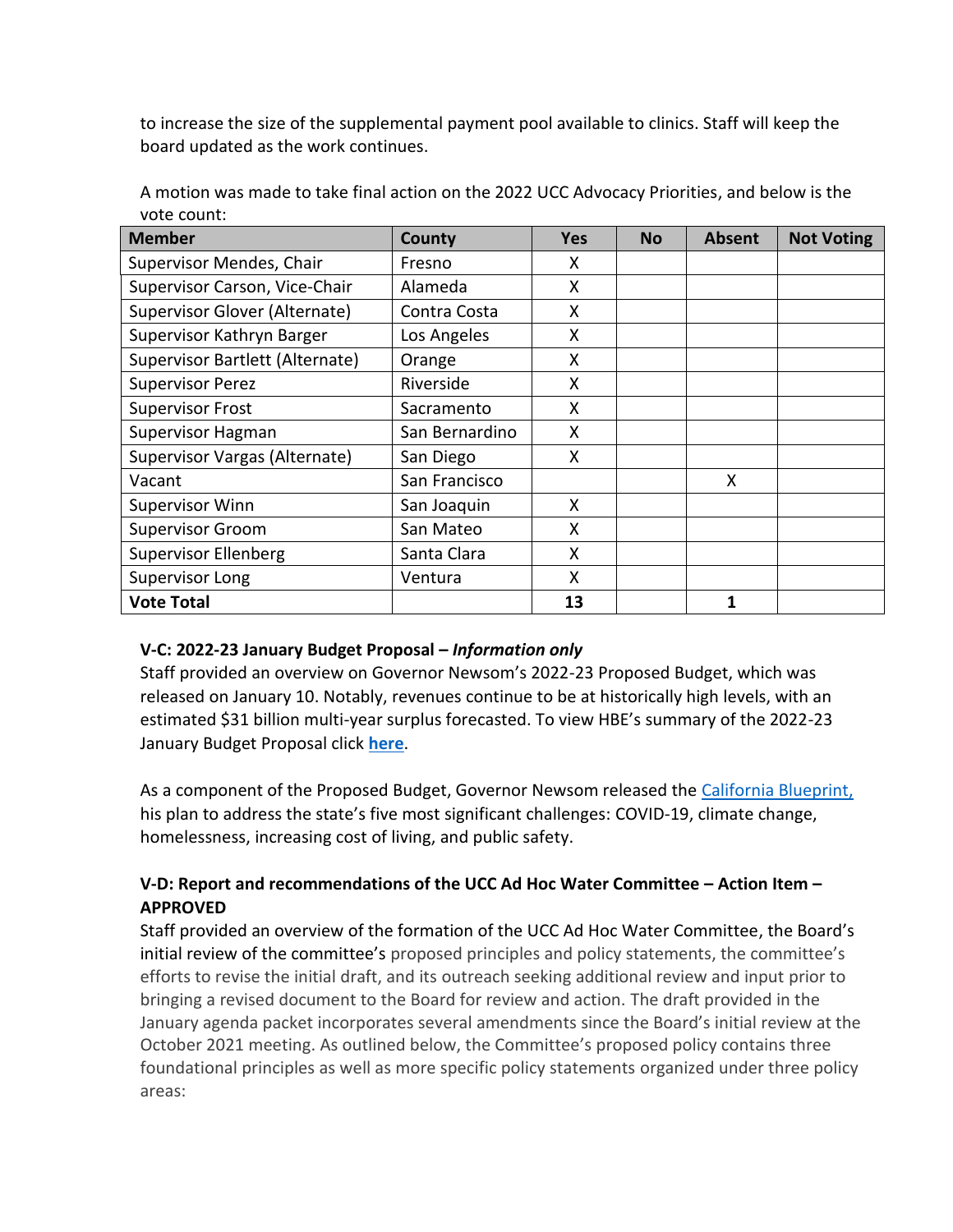#### **Principles**

The UCC Water Policy should:

- 1. represent a consensus-based work product that acknowledges and/or mitigates differences among member counties.
- 2. reflect a uniquely urban perspective that differentiates and elevates the urban voice in state water policy conversations and advocacy.
- 3. acknowledge where and to what extent we can have substantive influence in the policymaking arena.

#### **Policies**

- Funding
- Drought Response and Mitigation
- Clean and Safe Drinking Water

After engaging in a robust discussion, the Board adopted the principles and policies with one amendment to ensure that the association's engagement on specific water projects would be limited to those on which the Board gives specific direction or for which the Board has previously given approval. The Board concluded that the new water policy will provide important opportunities for UCC to engage on water policy moving forward.

| <b>Member</b>                   | County         | <b>Yes</b> | <b>No</b> | <b>Absent</b> | <b>Not Voting</b> |
|---------------------------------|----------------|------------|-----------|---------------|-------------------|
| Supervisor Mendes, Chair        | Fresno         | x          |           |               |                   |
| Supervisor Carson, Vice-Chair   | Alameda        | X          |           |               |                   |
| Supervisor Glover (Alternate)   | Contra Costa   | X          |           |               |                   |
| Supervisor Kathryn Barger       | Los Angeles    |            |           |               | X                 |
| Supervisor Bartlett (Alternate) | Orange         |            |           |               | X                 |
| <b>Supervisor Perez</b>         | Riverside      | x          |           |               |                   |
| <b>Supervisor Frost</b>         | Sacramento     | X          |           |               |                   |
| <b>Supervisor Hagman</b>        | San Bernardino |            |           |               | X                 |
| Supervisor Vargas (Alternate)   | San Diego      |            |           |               | X                 |
| Vacant                          | San Francisco  |            |           | X             |                   |
| <b>Supervisor Winn</b>          | San Joaquin    | x          |           |               |                   |
| <b>Supervisor Groom</b>         | San Mateo      | X          |           |               |                   |
| <b>Supervisor Ellenberg</b>     | Santa Clara    | Χ          |           |               |                   |
| Supervisor Long                 | Ventura        | X          |           |               |                   |
| <b>Vote Total</b>               |                | 9          |           |               | 4                 |

A motion was made to approve the UCC Water Policies and Principles, as amended, and below is the vote count:

#### **VI. Public Comment**

There were no public comments.